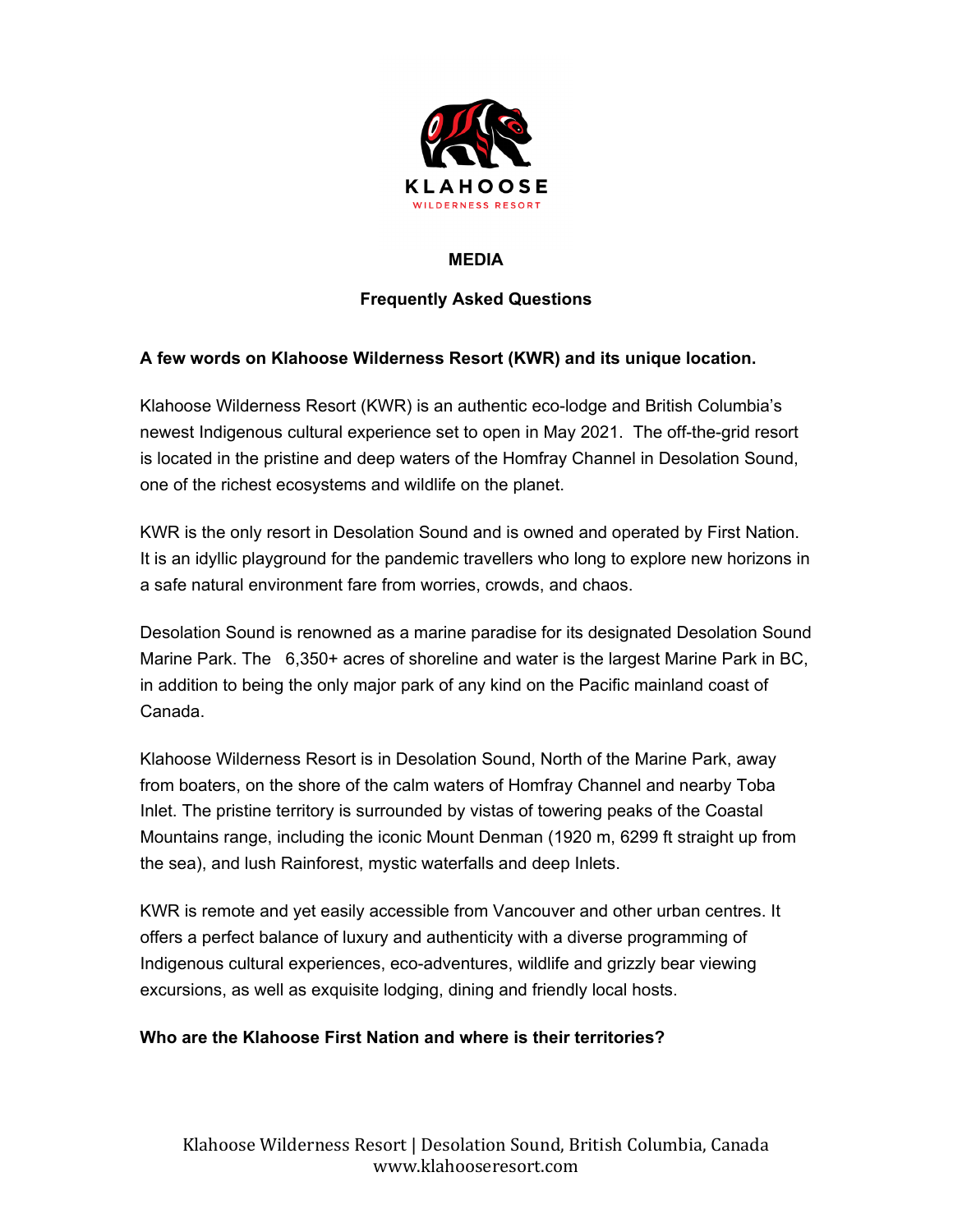

The Klahoose First Nation traditional territories span from Toba Inlet in Desolation Sound and Northern islands of the Strait of Georgia on coastal British Columbia. The Klahoose territories are abundant in resources, both on land and in the waters that surround them. This abundance helped sustain their ancestors who carefully managed fish and wildlife to ensure future generations would have access to these vital resources.

Toba Inlet, Yekwamen (yɛkʷamɛn) has been the home of the Klahoose people for millennia**.** This is one of the principal inlets on the BC coast. Toba Inlet is relatively short in comparison to other major coastal inlets with an average with 2.5 km and a length of only about 35 km. At the mouth of the inlet is the Toba River and the remote Toba Valley. The inlet is flanked by tower glacier peaks and waterfalls and is home to one of the highest concentrations of grizzly bears in the world. The Klahoose have been operating grizzly bear viewing tours in the Inlet since 2016. The operator is called, Klahoose Coast Adventures.

**The Klahoose's primary village site is in Squirrel Cove or commonly known as Klahoose, on the East Shore of Cortes Island,** a 30-minute boat ride from the Klahoose Wilderness Resort. The Cove is home to approximately seventy-five full-time residents who live and work on Cortes Island and in the surrounding areas. The remaining three hundred and nine members reside off-reserve in coastal communities in the lower mainland and in Washington State. In total the Nation is comprised of 10 Reserves allocated in the early 1800s by Indian Agents and surveyors.

**In 2016, the Klahoose band membership elected Chief Kevin Peacey,** along with Councillors and introduced a new era of governance and transparency that quickly established language and culture, job creation, education and treaty as the strategic priorities for the term. Also included in their broad-stroke objectives for Council was the restructuring of Qathen Xwegus Management Corporation (QXMC), the enhancement of community economic initiatives in tourism and hospitality, and member engagement in the treaty process.

#### **Is Klahoose Wilderness Resort associated with the old Homfray Lodge?**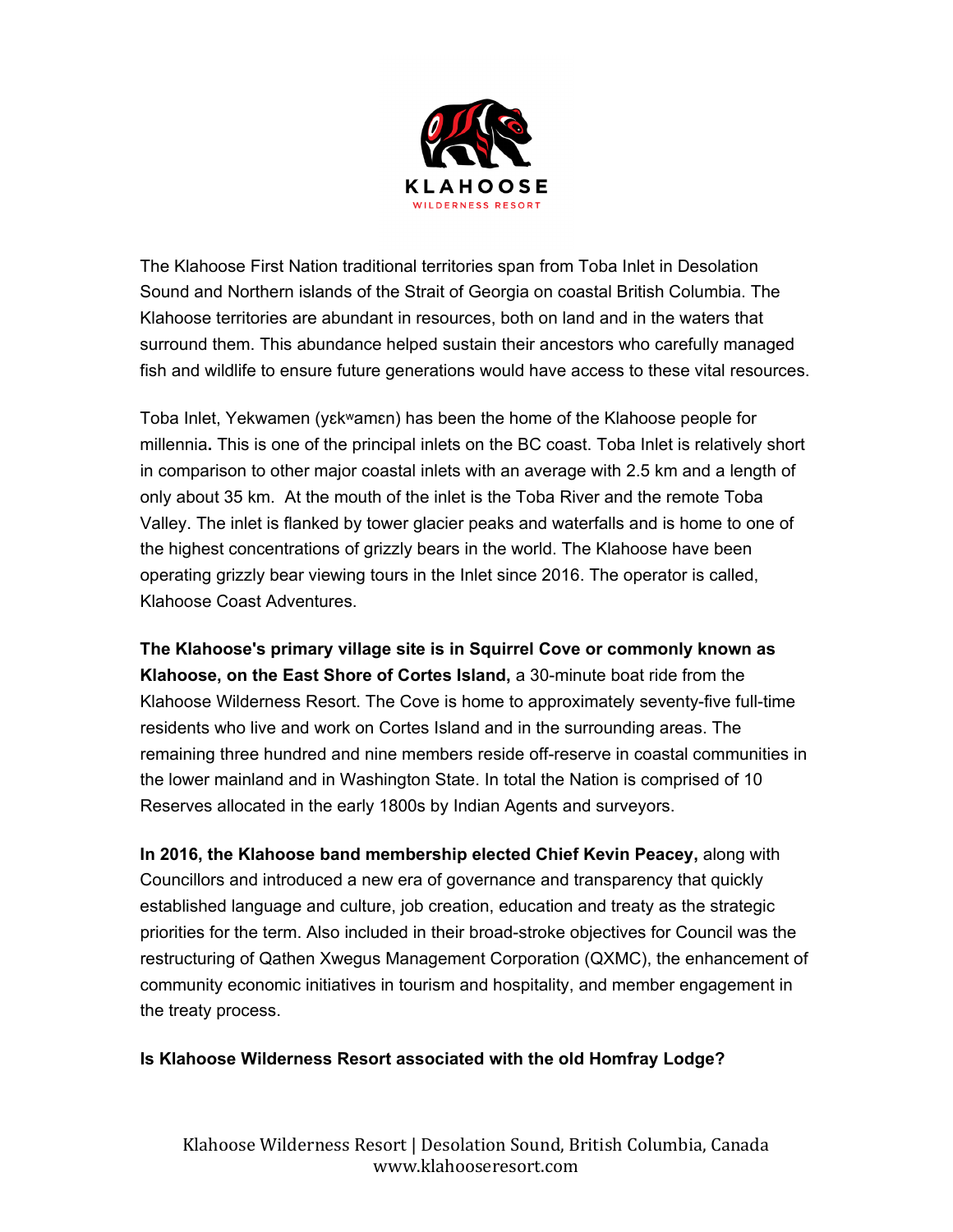

No, the Klahoose First Nation's Economic Development Corporation, Qathen Xwegus Management Corporation (QXMC) purchased Homfray Lodge in November 2020 and is now fully owned and operated as Klahoose Wilderness Resort.

## **What is the role of Qathen Xwegus Management Corporation (QMXC)?**

QMXC's role is to support the Klahoose Nation and engage in business ventures that encourage Klahoose's self-reliance and economic independence. In the last decade, QXMC has invested in partnerships and resource management in the hydroelectricity and forestry sectors. Since the arrival of new management 18 months ago, QXMC has established innovation and set a new economic vision with significant investment in aquaculture and eco-tourism

### **What type of lodging and dining experience is offered at KWR?**

The intimate 6,100-square foot cedar timber structure can accommodate 14 to 26 guests in double occupancy. It offers two types of lodging options, Lodge Rooms and Cabins.

There are four spacious Lodge Rooms located in the main Lodge with two of these rooms featuring a private balcony overlooking Homfray Channel. All rooms offer ocean views. These units can sleep two guests and feature a queen or double bed and a private washroom. One of the Lodge Rooms is available with a double bed and a separate room with bunks, which is suitable for up to two small children.

Three are also three cozy private Cabins that are located within walking distance from the main Lodge. Two, two-bedroom Cabins and one, one-bedroom Cabin are available for families or couples. Each Cabin features a large sitting area, balcony with ocean views and a private bedroom. The two-bedroom Cabins sleep up to 6 guests and feature a bedroom with a queen bed plus an open loft with twin beds.

The dining area is located in the main Lodge and can accommodate a maximum of 26 guests in small groups of 2 to 6 people seating. The view over the Homfray Channel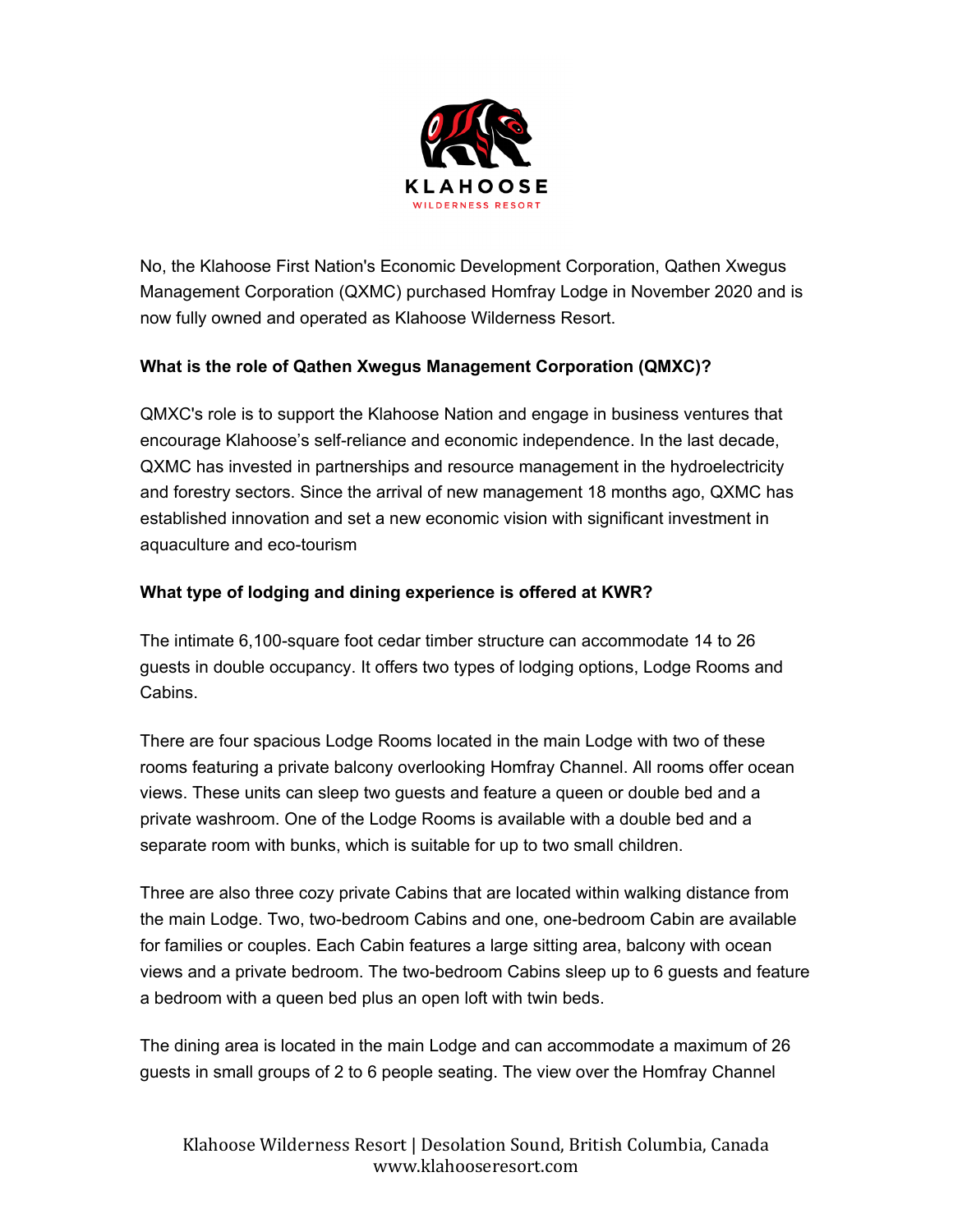

adds to the experience. \*Seating plan is being revised on a regular basis according to the Provincial Covid-19 security measures.

**The culinary experience is outstanding**. Meals are prepared with regionally sourced ingredients from coastal towns and farms on the Sunshine Coast, Cortes Island and Vancouver Island.

The freshness of the seafood is unbeatable. Local fish and shellfish dishes (salmon (fresh and smoked), halibut, are featured on the menu. The Chef knows how to please the guest's pallet with her delicious traditional seafood stew and wild duck dishes, amongst other delicacies.

Guests cannot resist the daily freshly baked goods. Traditional bannock bread and decadent desserts made with local huckleberries, blackberries and blue berries also featured on the menu.

A nice selection of BC wine, organic craft beer from local micro-breweries and regionally made spirits feature on the wine and cocktail list.

KWR caters to guests with special dietary requirements.

# **How to get to Klahoose Wilderness Resort from Vancouver?**

The journey leading to Klahoose Wilderness Resort is magnificent and very much part of the wilderness experience offered by the Klahoose. There are various transportation options to get to the resort, by car, scheduled flight, seaplane and helicopter.

Klahoose Wilderness Resort is only accessible by boat. The Klahoose Nation operates a 30-minute boat transfer from the coastal town of Lund, located 120 km from Vancouver. Lund is located at "Mile O" of Highway 101 at the North End of Pacific Coastal Route on BC's Sunshine Coast.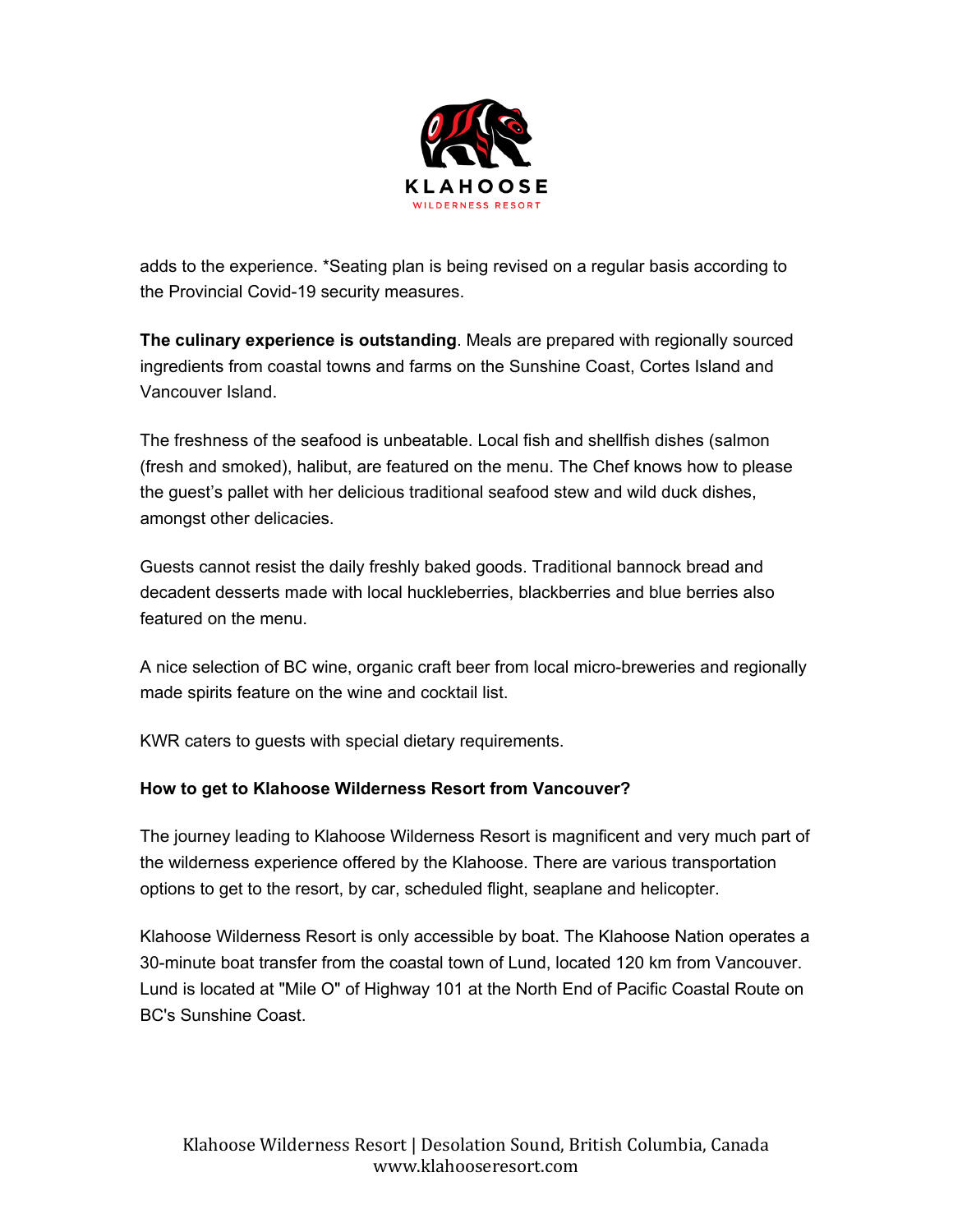

**By Air:** Pacific Coastal Airlines operates a 35-minutes scheduled flight from Vancouver South Terminal to Powell River. \*Klahoose Wilderness Resort offers a complimentary airport pick-up and land transfer to Lund.

**By Car via BC Ferries:** BC Ferries operates scheduled sailings from Horseshoe Bay (West Vancouver) to Langdale (Gibson, on the Sunshine Coast). The ferry crossing is 35-minutes.

From Gibson, travellers have to drive on the scenic 101 Highway, along the Sechelt Peninsula to Earls Cove. From there take the toll-free ferry to Saltery Bay. Then travel north on Highway 101, through the City of Powell River, until they reach Lund.

Travel time to Lund is between 5 or 6 hrs, with limited stops.

\*The Sunshine Coast is BC's most picturesque coastal region with its small towns, marinas and breath-taking bays and coastal vistas. We recommend travellers to stop along the way, and overnight if they have sufficient time.

**How to get to Lund from Vancouver Island?** BC Ferries operates scheduled sailings from Vancouver Island - Comox (Little River) to Powell River (Westview). From there, guests can drive to Lund.

**By Seaplane:** Several companies operate charter flights direct to Resorts dock including Harbour Air Seaplanes, Seair and from Campbell River Corilair

**49 North Helicopters** runs helicopter charter, from Campbell River, Vancouver Island and Lund on the Sunshine Coast to the Resort

**Corilair** runs both charter flights direct to the Resort's dock or join the Historic Mail Flight, with a path, with stops through the Discovery Islands to Desolation Sound and finally the Resort.

**Is Klahoose Wilderness Resort operate year-round and can private group buy-out the resort?**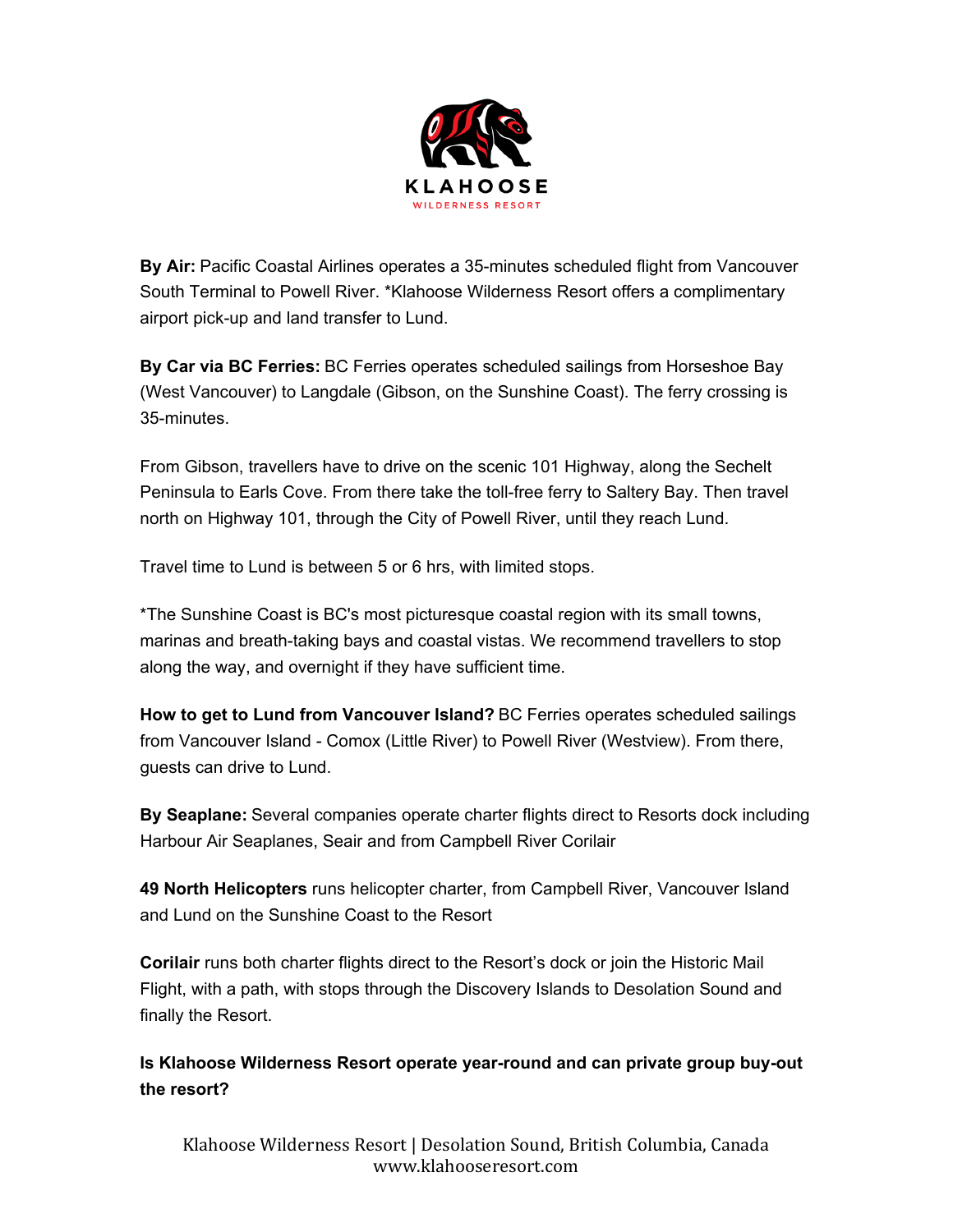

**KWR operational season is from May until October.** The 2021 season is scheduled to start, May 13th and end October 10, 2021. Stays outside these dates are available on request.

The resort is an ideal location for private gatherings. It's most suitable for multigenerational families and small group traveling with their "bubble". The maximum capacity the lodge can accommodate is 26 guests when sharing all the rooms.

The setting is favourable for family reunion, wedding, special anniversary, girls-getaway, private wellness retreats or small corporate gathering.

### **What is the average rate and what does it include?**

There are three pricing seasons. The 2021 spring season will operate from May 13th to June 16<sup>th</sup>. It offers the best value. The summer season is July 17th to August 25th and the summer peak /Grizzly Bear viewing season from August 26th to October 10th, 2021.

### **KWR operates two all-inclusive packages: 3-night/4-days and 4-nights/5-days.**

Price starts at \$2,395 for a 3-night/ 4-day package in double occupancy, in either a spacious Lodge Room or a cozy Cabin**.** Included in the price; accommodation, airport pick in Powell River, boat transfer to KWR, all-meals, various soft adventures and excursions, including Grizzly Bears viewing in season (August to October). See complete activities list below. In short, ocean swimming, unlimited kayak and SUP use, hikes, various cultural activities on-site, and excursions, such as a cultural and marine wildlife boat excursion to Squirrel Cove on Cortes Island. Other exclusive excursions such as fishing charters and helicopter tours and adventures are not included in these packages.

### **What is the clientele at Klahoose Wilderness Resort?**

KWR is for the modern adventurer searching for a connection with nature in an intimate and safe setting, away from crowds and urban chaos. It's for moderately active people that care for the environment and want to witness rich wildlife in natural habitat and discover First Nation's hospitality.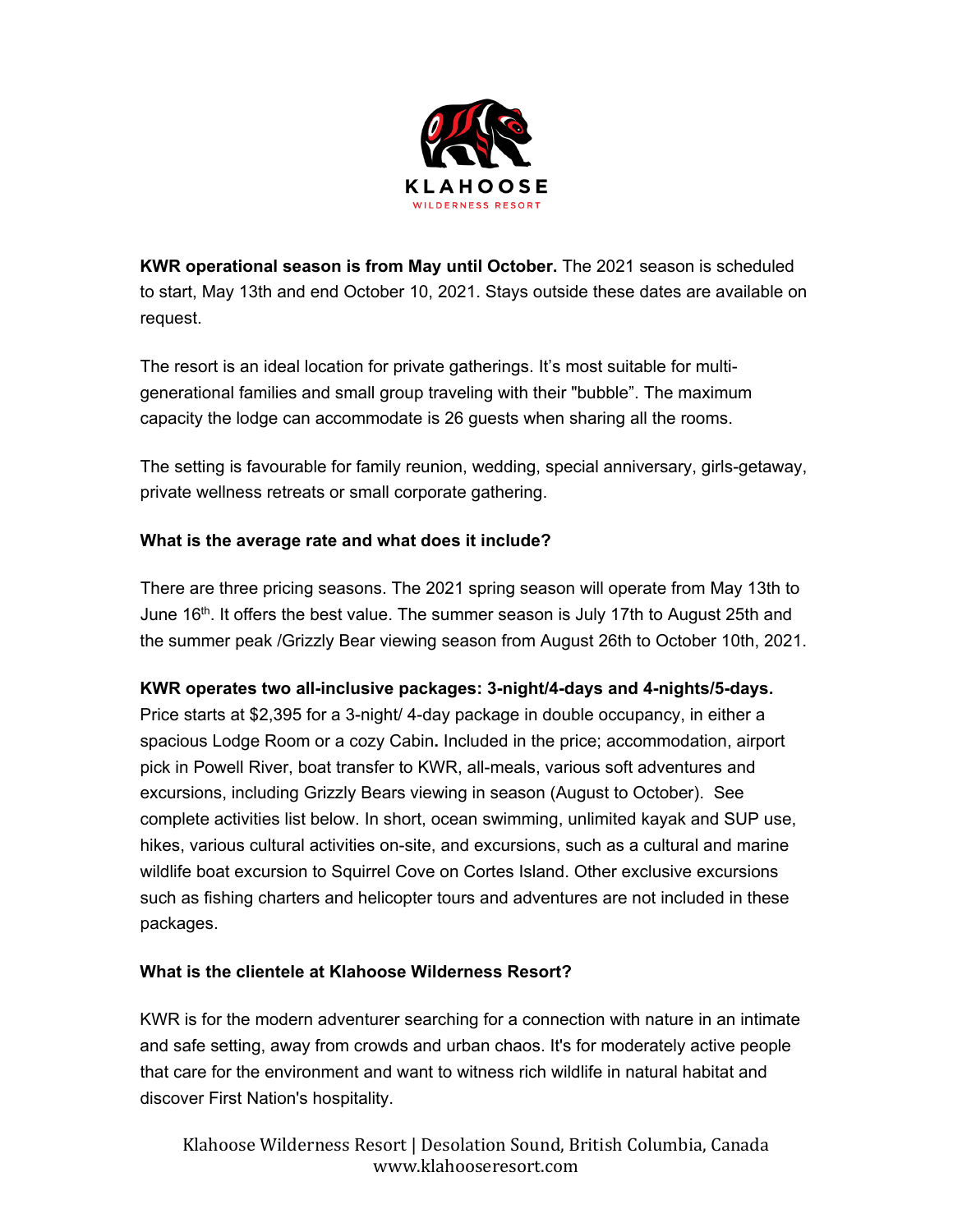

The resort is for couples, families, small group of friends, nature and wildlife enthusiast, photographers, water sports enthusiasts, travellers interested in Indigenous culture or that simply want to reconnect with themselves and explore a new region close or far from home.

### **What are the excursions and activities offered at the resort?**

There is a wide diversity of cultural and soft adventure activities available for guests of all ages, fitness levels and interests. Guests can explore the Klahoose Territory from the water, land and air.

**Grizzly Bear viewing in Toba Inlet with the Klahoose Coastal Adventures, is by far the most popular excursion** from mid-August to mid-October. In summer 2021 the season will operate from August 20th to October 7th. Children must be 12 and older.

Klahoose Nation guides provide a safe and enriching experience for guests. Toba Inlet is the closets grizzly bear viewing to Vancouver, whiles also being one of the most remote and exclusive experiences. Six bear viewing platforms can accommodate a maximum of 12 guests and provide an authentic and intimate experience while having a minimal impact for the bears. KWR's guests can enjoy one of nature's greatest gifts, seeing the almighty Toba Inlet Grizzly Bears gorging on the returning salmon. The return of the salmon and watching these wild grizzly bears is an annual cycle that has taken place for a millennial and very few people have the chance to witness.

**Water and land-based activities:** KWR's infamous large dock is the perfect hub for water lovers. It's also an idyllic place for a complimentary yoga session or simply stargaze, sit back, relax and take in the beauty of the surroundings, from sunrise to sunset. In the summer months, the water temperature can exceed 75F (22 C) which is pleasantly surprising for the guests that enjoy ocean swimming. The is nothing like a day or night swim to ignite the senses!

Guests have unlimited access to sea-kayaks and stand-up paddleboards. They also have a nice selection of activities to choose from. Self-guided or solo excursions are available and range from sea-kayaking, wildlife viewing, nature photography excursion**,**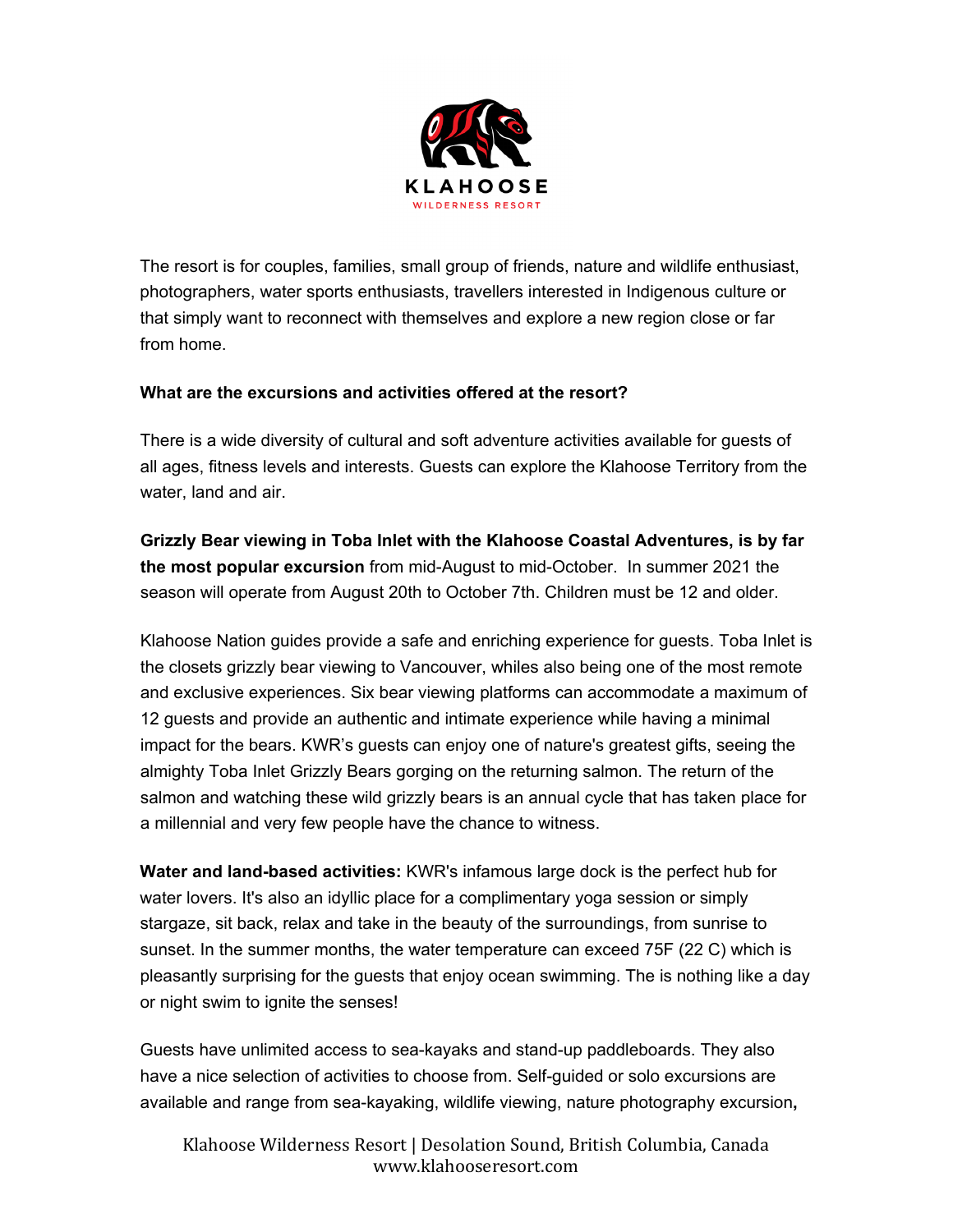

interpretive Rainforest hiking, bird watching, oyster picking, crab fishing and on occasion traditional clam digging.

There are two exclusive adventures available, but they are not included in these packages: fishing excursion and Heli-adventures for sightseeing or glacier landings. \*Charters are customized to guests' interests and guided by weather.

## **What kind of Indigenous programming is offered?**

KWR operates a boat excursion with cultural visit to Squirrel Cove, Cortes Island.

Upon arrival at the resort guests are greeted with a warm traditional Klahoose welcome with traditional drumming and a welcome song. Other cultural experiences such as, basket weaving, cooking demonstration, story telling evening, lecture, traditional dancing and drumming will take place thought the season at the resort. Coast Salish art and local artist exhibits will be displayed in the main Lodge, and available to purchase at the gift shop.

### **Can boaters moor at Klahoose Wilderness Resort's dock?**

No, the dock is strictly for KWR's guests.

### **Are day visitors welcome at the resort?**

No, unannounced day visitors aren't allow at the resort. Guest's privacy and safety is KWR'S priority.

### **How is the Klahoose Nation protecting the environment and wildlife?**

Klahoose Wilderness Resort operates off-the-grid, from a water wheel located behind the main Lodge. It produces its power and supplies excess power across the territory|.

The Klahoose Nation supports sustainable forestry, aquaculture, and tourism portfolio educates visitors from around the world on sustainable practices and cultural heritage on their territory.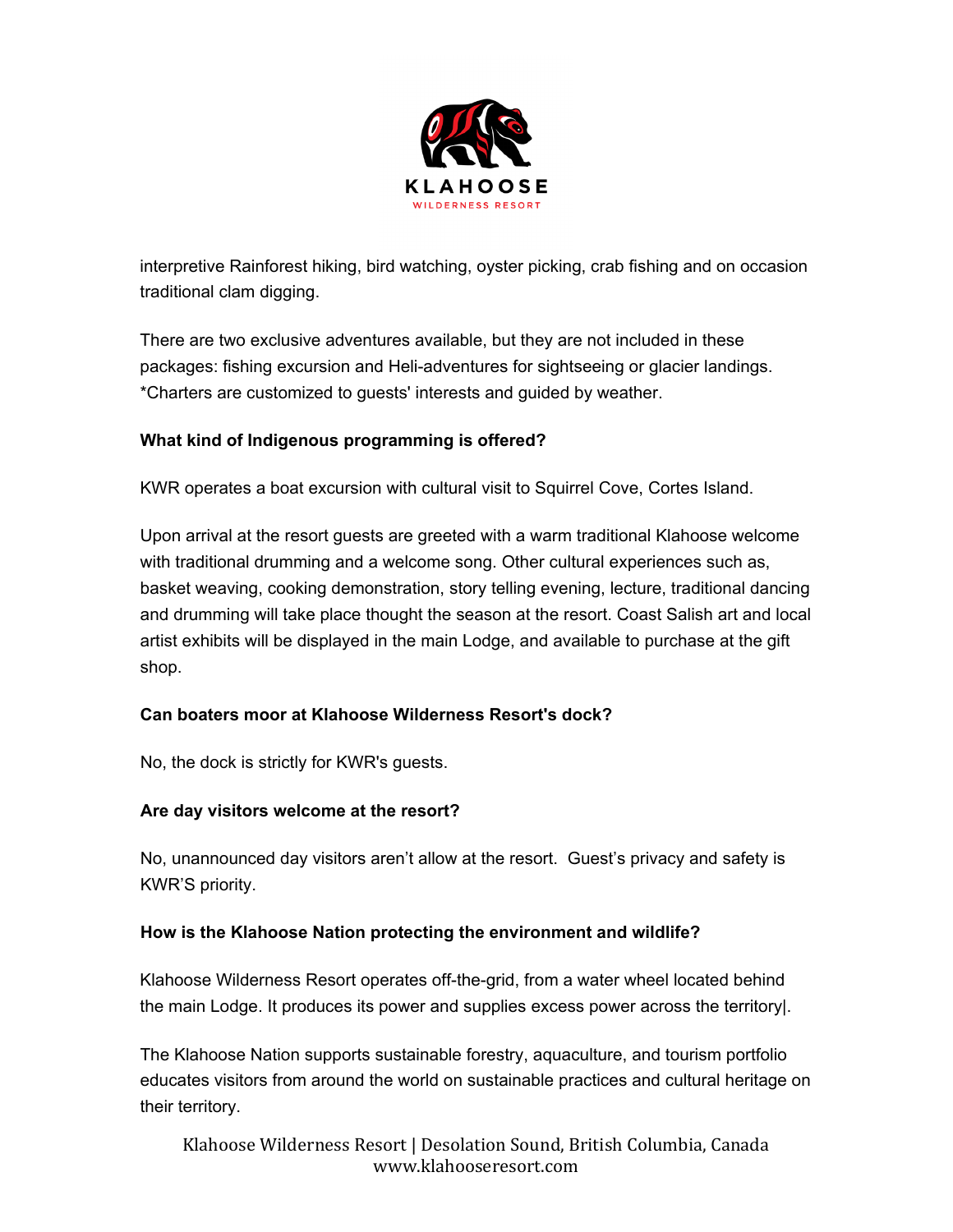

Their contribution is invested in the preservation, conservation, and protection of the ocean, wilderness, marine, and terrestrial life. It's with partnering with various associations, including the Commercial Bear Viewing Association which develops industry standards, uniform guide training, and conduct research on the Grizzly bear habitat and pristine marine life and wildlife.

The Klahoose also contributes to the local economy by supporting regional coastal communities by purchasing locally sourced food, hiring and training local and Indigenous youth and supporting in various ways local artisans.

Guests who stay at KWR naturally support these great initiatives while etching memories through their unique adventures. This collective effort, a connection to place, its people, and time-gathered wisdom come together at Klahoose Wilderness Resort within the Klahoose Nation to cast lifelong memories while providing a positive impact for us all.

### **What kind of wildlife can be seen in Desolation Sound and Toba Inlet?**

### **Marine mammals:**

**Seals and Sea Lions** -Spring or fall is when you are most likely to see Sea Lions. In the summer they seem to normally head south to California. Sea Lions have a distinctive honking noise. They can be seen resting on rocks or resting in the water with their flippers in the air (to reduce heat loss). Huge colonies of seals gather near the cliffs on the western shore of Kinghorn Island and at Major Rock north of Lund.

**Porpoises and Dolphins -**There are 2 types of common porpoise in Desolation Sound, the harbour porpoise and the Dall's porpoise (with a white dash on the dorsal fin). Often a pod will have a dozen porpoises. Dolphins are larger than porpoises and have white or grey markings on their undersides and at the tip of their dorsal fin. They love to play in the waves of boats.

**Whales: Humpbacks and Orcas (killer whales).** All can be spotted in Desolation Sound but there are now guarantees guests will see them but it highly possible. They can be spotted or heard from the KWR's dock, and seen during a boat transfer, wildlife